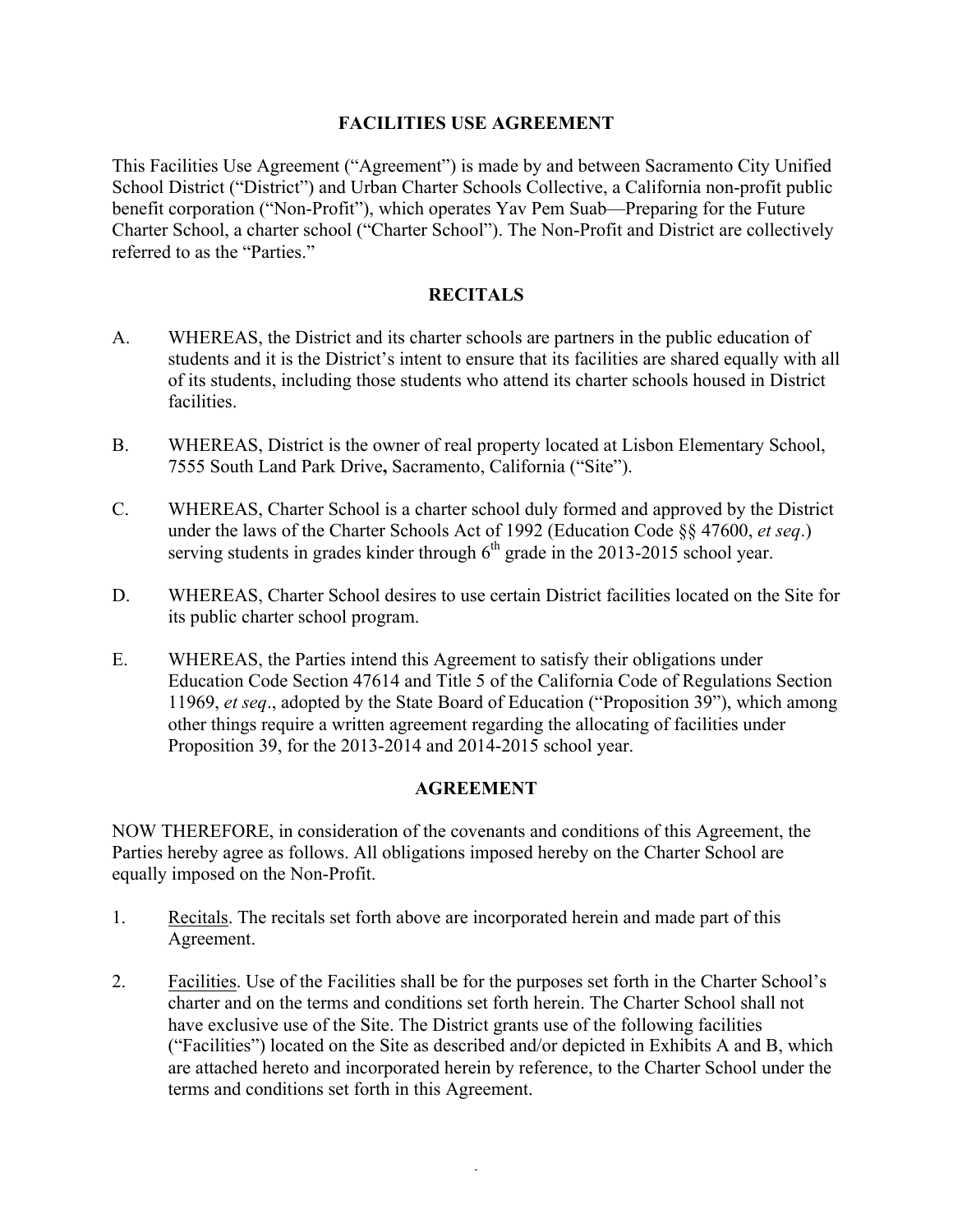3. Term. The term of this Agreement shall be from July 31, 2013, to July 31, 2015 ("Term"), unless earlier terminated as provided herein.

# 4. Facilities Use Fee.

Each and every school year, Non-Profit shall pay District a Facilities Use Fee. Facilities Use Fees shall be paid out in equal installments each month throughout the respective school year within the Term. Beginning on July 1, 2013, payments shall be payable on or in advance on the first day of each month ("Due Date") in lawful money of the United States.

The calculation for the 2013-2014 school year, and terms of Facilities Use Fee payments, are further described with more particularity in Exhibit C, attached hereto and incorporated herein. These fees will be calculated and adjusted annually by the District. The Facility Use Fee shall be based on a pro rata cost estimate per square foot for the Facilities provided. The dollar amount to be paid by Non-Profit, per square foot, for use of the Facilities during the Term will be calculated by the District pursuant to Title 5, California Code of Regulations, section 11969.7. To calculate the fee, the District must determine actual facilities costs and total space figures in the year preceding the fiscal year in which facilities are provided. Such amounts may only become available to the District after each fiscal year ends. Therefore, within ninety (90) days of the beginning of each fiscal year, or as soon as the actual facilities costs and total space figures for the prior fiscal year become available, whichever is later, the District shall provide notice to the Non-Profit of any amended Facilities Use Fee calculations based on the actual data for the prior fiscal year. Amounts owed to or by the Non-Profit due to this calculation will be credited or added to subsequent remaining monthly installment payments of the Facilities Use Fees.

If any payment is made more than fifteen (15) days after the Due Date, a late fee of one percent (1%) shall apply and interest shall accrue thereafter on such late payment commencing thirty (30) days after the Due Date, provided however that no interest shall accrue on said late fee. The interest charged shall be computed at the then-current discount rate established by the Federal Reserve Bank of San Francisco plus five percent (5%), or the maximum rate permitted by law. The payment by Non-Profit of any late fees or interest shall in no event excuse or cure any default by Non-Profit nor waive District's legal rights and remedies with respect to such default.

The Parties agree that the Facilities Use Fee is in lieu of Non-Profit paying a pro rata share for in-district students and any actual costs for out-of-district students.

5. Over-Allocation. The District reserves the right to collect over-allocation and other applicable fees and reimbursements from the Charter School, pursuant to Title 5, California Code of Regulations, Section 11969.8. The Charter School's projected in-District Average Daily Attendance ("ADA") for the 2013-2014 school year, and upon which the Facilities are provided, is **300.3.**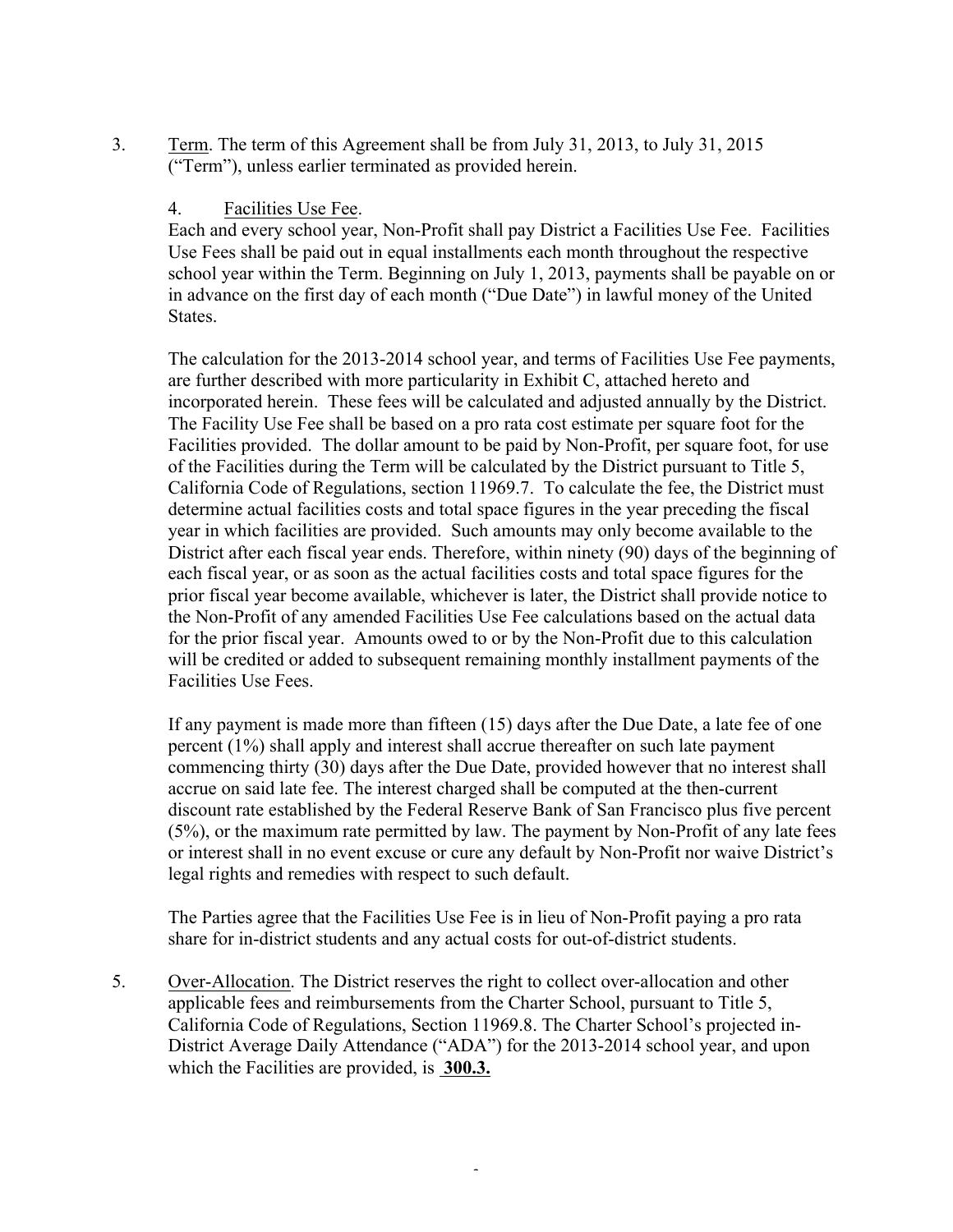- 6. Dispute Resolution. The Parties agree to attempt to resolve all disputes regarding this Agreement, including the alleged violation, misinterpretation, or misapplication of the Agreement, pursuant to the dispute resolution procedures identified in the Charter School's charter. Notwithstanding the foregoing, those disputes that may result in revocation of Charter School's charter, pursuant to Education Code section 47607, are not required to go through the dispute resolution process.
- 7. Use.

(a) Public Charter School. The Facilities shall be used and occupied by the Charter School for the sole purpose of operating a California public charter school and for no other purpose without the prior written consent of the District. The Charter School's enrollment must not exceed the safe and legal limit for the classroom space it occupies.

(b) Insurance Risk. The District shall maintain first party property insurance for the Facilities. The Charter School shall not do or permit anything to be done in or about the Facilities nor bring or keep anything therein which will in any way increase the existing insurance rate or affect any fire or other insurance upon the Facilities, or any of the contents of the Facilities (unless the District gives its prior approval and the Charter School pays any increased premium as a result of such use or acts), or cause a cancellation of any insurance policy covering the Facilities or any part thereof or any of its contents, nor shall the Charter School sell or permit to be kept, used, or sold in or about the Facilities any articles which may be prohibited by a standard form policy of fire insurance. The Charter School shall provide adequate and appropriate supervision for Charter School students and employees using the Facilities.

(c) Rights of the District. The Charter School shall not do or permit anything to be done in or about the Facilities that will in any way obstruct or interfere with the rights of the District or injure the District or use or allow the Facilities to be used for any unlawful purpose, nor shall the Charter School cause, maintain or permit any nuisance in or about the Facilities. The Charter School shall not commit or suffer to be committed any waste in or upon the Facilities.

(d) Illegal Uses. The Charter School shall not use the Facilities or permit anything to be done in or about the Facilities that will in any way conflict with any applicable law, statute, ordinance or governmental rule, or regulation. The Charter School agrees to comply with its charter as it relates to District Facilities.

(e) Security Badges. The District will provide security badges to the Charter School for its staff. The Charter School will pay for the cost of the security badges. Charter School staff shall wear these badges to use as evidence that they are lawfully on the premises. Charter School is entitled to up to twenty-five (25) District badges. Lost or stolen badges shall be replaced at a cost of \$5.00 per badge.

(f) Civic Center Act. The Charter School agrees to comply with the provisions of the Civic Center Act (Education Code Section 38131, *et seq*.) in making use of the Facilities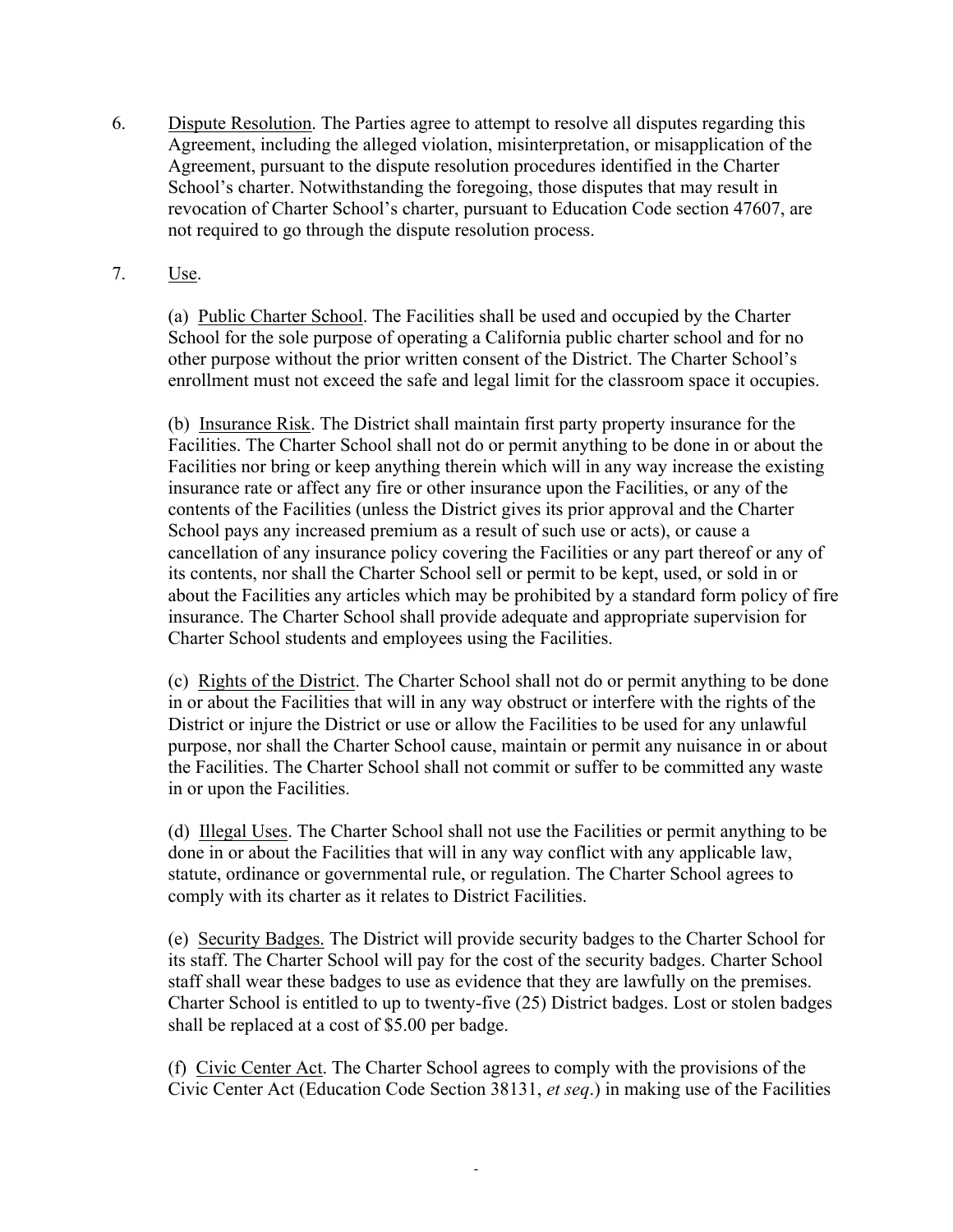accessible to members of the community. The Parties understand that the Facilities are to be primarily used for school programs and activities and as such any use of the Facilities by members of the community shall not interfere with school activities. District Board Policy and Administrative Regulations related to the Civic Center Act shall control scheduling, use and collection of fees related to use of the Facilities by members of the public. Consistent with that policy and the regulations, the District shall be solely responsible for coordinating access to the Facilities under the Civic Center Act and shall require users to provide appropriate proof of insurance related to use of the Facilities and to indemnify and hold harmless the District and Charter School for injury, risk of loss, or damage to property as a result of that access by members of the community. The District agrees to promptly clean and repair, if necessary, any portion of the Facilities used by members of the community immediately following such use. All requests for use of the Facilities made directly to the Charter School shall be forwarded to the District for coordination of use consistent with Board Policy and Administrative Regulations.

(g) Alarms. The Charter School shall have access to activate burglar alarms and intruder alerts corresponding to the Facilities provided at the Site. The Charter School agrees that in the event that any of Charter School's employees, directors, trustees, officers, agents, students, visitors, or contractors, trigger a false alarm at the Site, Charter School shall be responsible for costs incurred.

- 8. Furnishings and Equipment. The furnishings and equipment to be provided by the District for the Facilities are those furnishings and equipment that exist at the Facilities as of July 1, 2011. Said furnishings and equipment will include sufficient desks, chairs and a white board for each classroom. The Charter School is responsible for any furnishings and equipment over and above those provided by the District. The Charter School shall return all such furniture, fixtures and equipment to the District in like condition at the termination of this Agreement, excepting ordinary wear and tear. Upon return of the furniture, fixtures, and equipment, the District will inspect said items within sixty (60) calendar days. The Charter School shall be responsible for costs to repair or replace furniture, fixtures, and equipment to like condition, excepting ordinary wear and tear. All furniture, fixtures, and equipment that are not the property of the District or are not otherwise reimbursed by the District shall remain the property and under the ownership of Charter School and shall be disposed of according to the provisions of the approved Charter petition.
- 9. Utilities. District agrees to furnish or cause to be furnished to the Facilities necessary utilities. Utilities include, but are not limited to, are electrical, natural gas, sewer, waste disposal/recycling and water services. Due to cost containment efforts by the District, the number of bins associated with the Site(s), the bin capacities and the number of removals per week shall not increase during the Term. The District's failure to furnish or cause to be furnished necessary utilities when such failure is caused by (i) Acts of God or other acts beyond the control or fault of the District; (ii) strikes, lockouts, or other labor disturbances or labor disputes of any kind; (iii) any laws, rules, orders, ordinances, directions, regulations, requirements, or any other action by federal, state, county or municipal authority; (iv) inability despite the exercise of reasonable diligence by the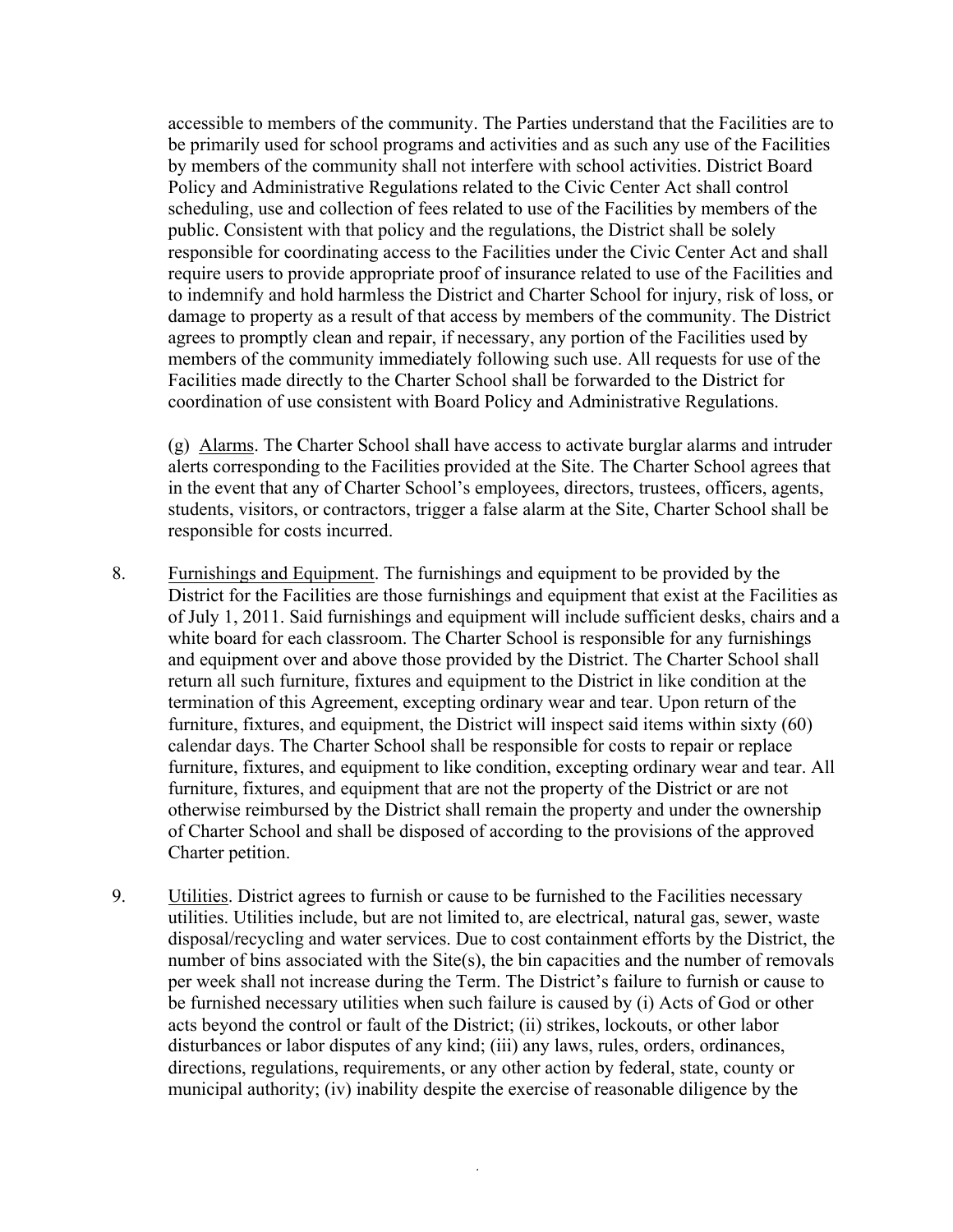District to obtain electricity, water, or fuel; or (v) any other unavoidable delay, shall not cause the District to be in default and shall not result in any liability of the District.

The Charter School shall reimburse the District for the cost of utilities at the Site, as charged to the District by its utility providers, pro-rated to reflect use by other users of the Site. Thirty (30) days prior to the commencement of the 2013-2014 school year, the District shall endeavor to notify the Charter School of its estimated monthly charge for utilities. The Charter School shall pay such charge to the District throughout the Term on a monthly basis concurrent with the Charter School's payment of the Facilities Use Fee to the District pursuant to Section 4 of this Agreement. Within one hundred twenty (120) days after the expiration or earlier termination of this Agreement, the District shall provide the Charter School with a reconciliation of the Charter School's actual utility usage throughout the Term and the cost thereof. The District shall either refund the Charter School for any overpayment or shall invoice the Charter School for any underpayment. The Charter School shall reimburse the District for such underpayment, if any, within thirty (30) days after receipt of said invoice.

The Charter School shall comply with all District energy conservation policies in regard to use of the Facilities, as amended from time to time, including, but not limited to, Board Policy 3511 and the District's Energy Education program.

#### 10. Proposition 39/Conditions Reasonably Equivalent.

(a) Charter School acknowledges by execution of the Agreement that the Facilities provided by the Agreement are "reasonably equivalent," as that term is defined by Proposition 39. Charter School agrees that upon execution of this Agreement, all obligations of the District to the Charter School under Proposition 39 have been satisfied for the Term of this Agreement.

(b) Charter School acknowledges and agrees that neither the District nor any of its agents have made, and the District hereby disclaims any representations or warranties, express or implied, concerning the premises, the physical or environmental condition of the premises or any other property beneath, adjacent to, or otherwise related to the premises.

#### 11. Custodial Services.

Custodial services shall be provided pursuant to the terms and conditions as defined in Exhibit D.

12. Signage. The Charter School shall be allowed to place signage on the exterior of the Facilities. The District will keep its own signage exhibited at the Site, identifying the school as operated or formerly operated by the District. The District shall have final approval over the design, content and location of the Charter School's signage, but shall not unreasonably deny such design, content or location. The Charter School must remove the signage upon termination of this Agreement. The Charter School must restore the Facilities, following removal of the signage, to the condition existing prior to installation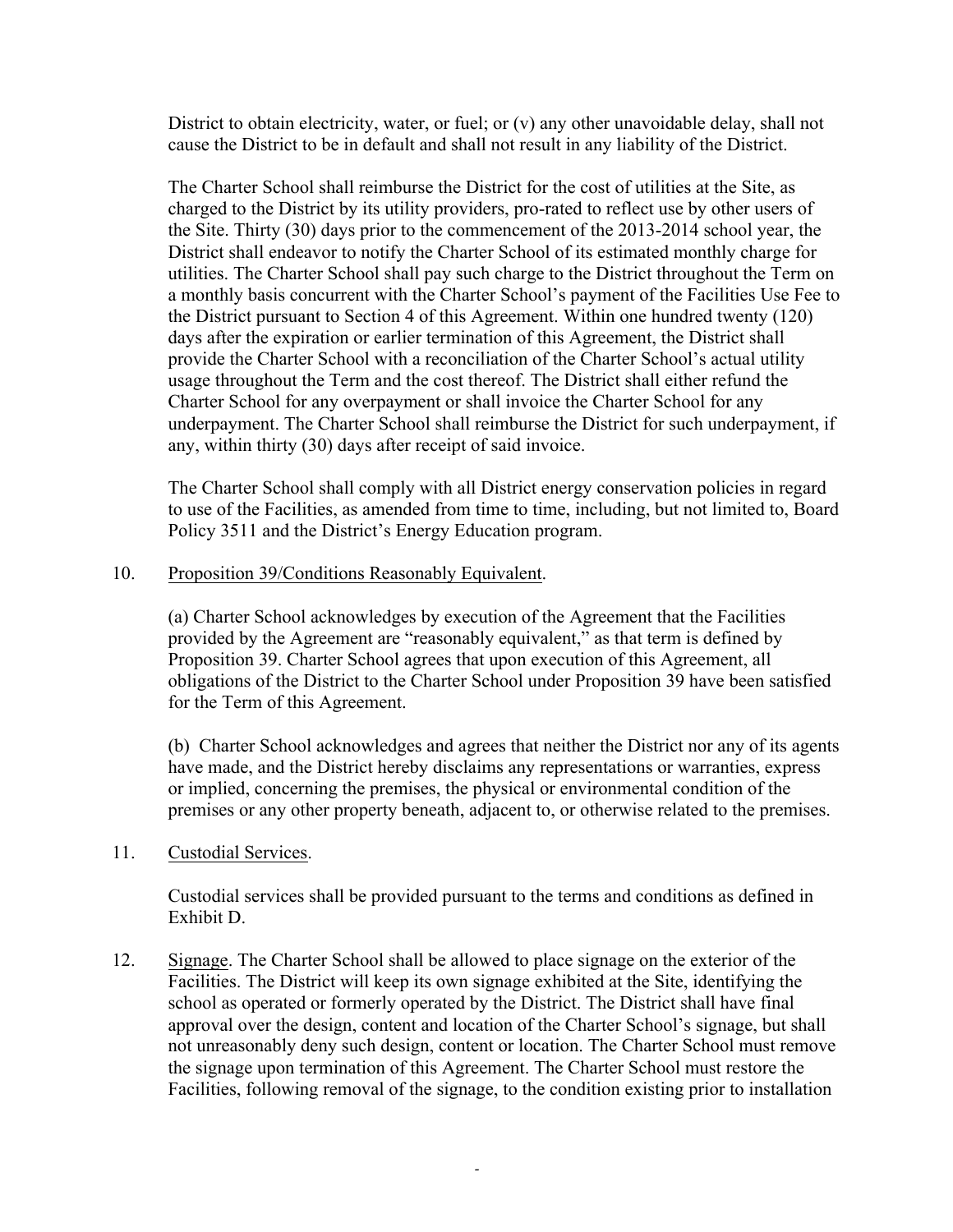of the signage to District's reasonable satisfaction. All such signage shall be subject to compliance with all applicable laws at Charter School's sole cost.

## 13. Operations and Maintenance.

(a) The cost for the ongoing operations and maintenance of the Facilities and furnishings and equipment is calculated into the Facilities Use Fee of Section 4 of this Agreement. The District shall be responsible for providing the wiring/MIS infrastructure and maintaining it in its condition as of July 1, 2011. Any upgrades or improvements to the wiring/MIS infrastructure shall be the responsibility of the Charter School, in compliance with Section 14 ("Alterations and Additions"). The Charter School is responsible for the cost of internet service provided at the commercial rate.

(b) The District shall be responsible for any modifications necessary to maintain the Facility in accordance with Education Code Sections 47610(d) or 47610.5. Projects eligible to be included in the District's deferred maintenance plan established pursuant to Education Code Section 17582 and the replacement of furnishings and equipment supplied by the District in accordance with the District's schedules and practices shall remain the responsibility of the District. The Charter School shall comply with the District's policies regarding the operations and maintenance of the school facility and furnishings and equipment, except to the extent renovation is approved by the District. However, the Charter School need not comply with policies in cases where actual District practice substantially differs from official policies.

(c) Upon the expiration or earlier termination of this Agreement, Charter School shall surrender the Facilities and furnishings and equipment in the same condition as received, ordinary wear and tear excepted.

14. Alterations and Additions. The Charter School shall only make alterations, additions, or improvements ("Improvements") to the Facilities after obtaining the prior written consent of the District's Superintendent or his designee. Any Improvements to the Facilities made by the Charter School shall be paid for by the Charter School, and shall be contracted for and performed in accordance with all applicable building code standards, including Title 24 of the California Code of Regulations, the Field Act, Americans with Disabilities Act and the Fair Employment and Housing Act.

The District may impose as a condition to the aforesaid consent to such requirements as the District may deem necessary in its sole discretion, including without limitation, the manner in which the work is done, a right of approval of the contractor by whom the work is to be performed, and the times during which it is to be accomplished.

Upon written reasonable request of the District prior to the expiration or earlier termination of the Agreement, Charter School will remove any and all improvements to the Facilities, at its own cost, that can be done without damage to the Facilities. In the event of charter termination or closure of the Charter School, all property shall be disposed of in accordance with the provision of the approved Charter School's petition.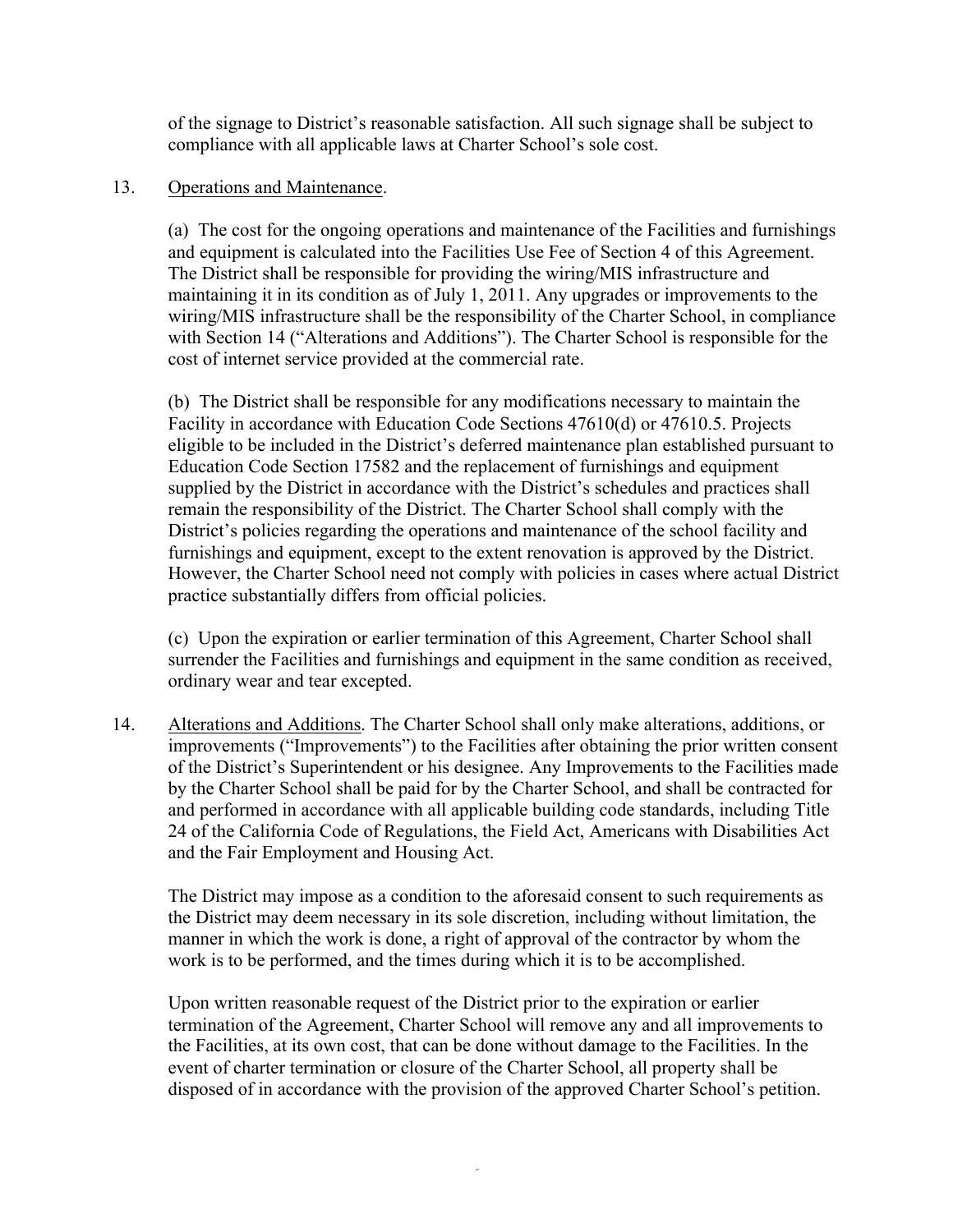Unless the Parties agree otherwise in writing on an item by item basis, Charter School maintains its ownership rights in any alterations, additions or improvements and may be allowed to remove at termination of this Agreement and restore the Facilities to the condition existing prior to alteration, addition or improvement. Notwithstanding the foregoing, any addition to the Facilities that the Charter School does not remove prior to vacating the Facilities, shall vest in the District.

- 15. Entry by District. The District may enter the facility at any time to inspect the Facilities, to supply any service to be provided by the District to the Charter School hereunder and to alter, improve or repair the Facilities, or in the case of an emergency, consistent with Education Code Section 47607(a)(1). The District may erect scaffolding and other necessary structures where reasonably required by the character of the work to be performed so long as the Charter School operations do not suffer unreasonable interference. The District agrees to use its best efforts at all times to keep any interference to the academic programs at Charter School to a minimum. The Charter School waives any claim for damages for any inconvenience to or interference with the Charter School's business, any loss or use of quiet enjoyment of the Facilities related to District's entry for the purposes identified in this Section.
- 16. Employees, Contractors and Independent Contractors. The Charter School and the District, their employees, agents, contractors and subcontractors shall comply with the requirements of Education Code Sections 45125.1 and 45125.2 related to access to the Facilities and protection of minor students.

#### 17. Indemnity.

The Charter School shall indemnify, hold harmless, and defend the District, its Board of Trustees, the members of its Board of Trustees, officers, employees and agents against and from any and all claims, demands, actions, suits, losses, liabilities, expenses and costs for any injury, death or damage to any person or property arising from the Charter School's use of the Facilities, excepting those claims, demands, actions, suits, losses, liabilities, expenses and costs arising from the negligent or intentional acts of the District, its employees, agents, officers and invitees.

The Charter School shall further indemnify, hold harmless, and defend the District, its Board of Trustees, the members of its Board of Trustees, officers, employees and agents against and from any and all claims arising from any breach or default in the performance of any obligation on the Charter School's part to be performed under the terms of this Agreement, and from all costs, attorneys' fees, and liabilities incurred in or about the defense of any such claim or any action or proceeding brought thereon.

The District shall indemnify, hold harmless, and defend the Charter School, its trustees, officers, and agents against and from any and all claims, demands, actions, suits, losses, liabilities, expenses and costs for any injury, death or damage to any person or property arising from the District's conduct of business at the Facilities, excepting those claims,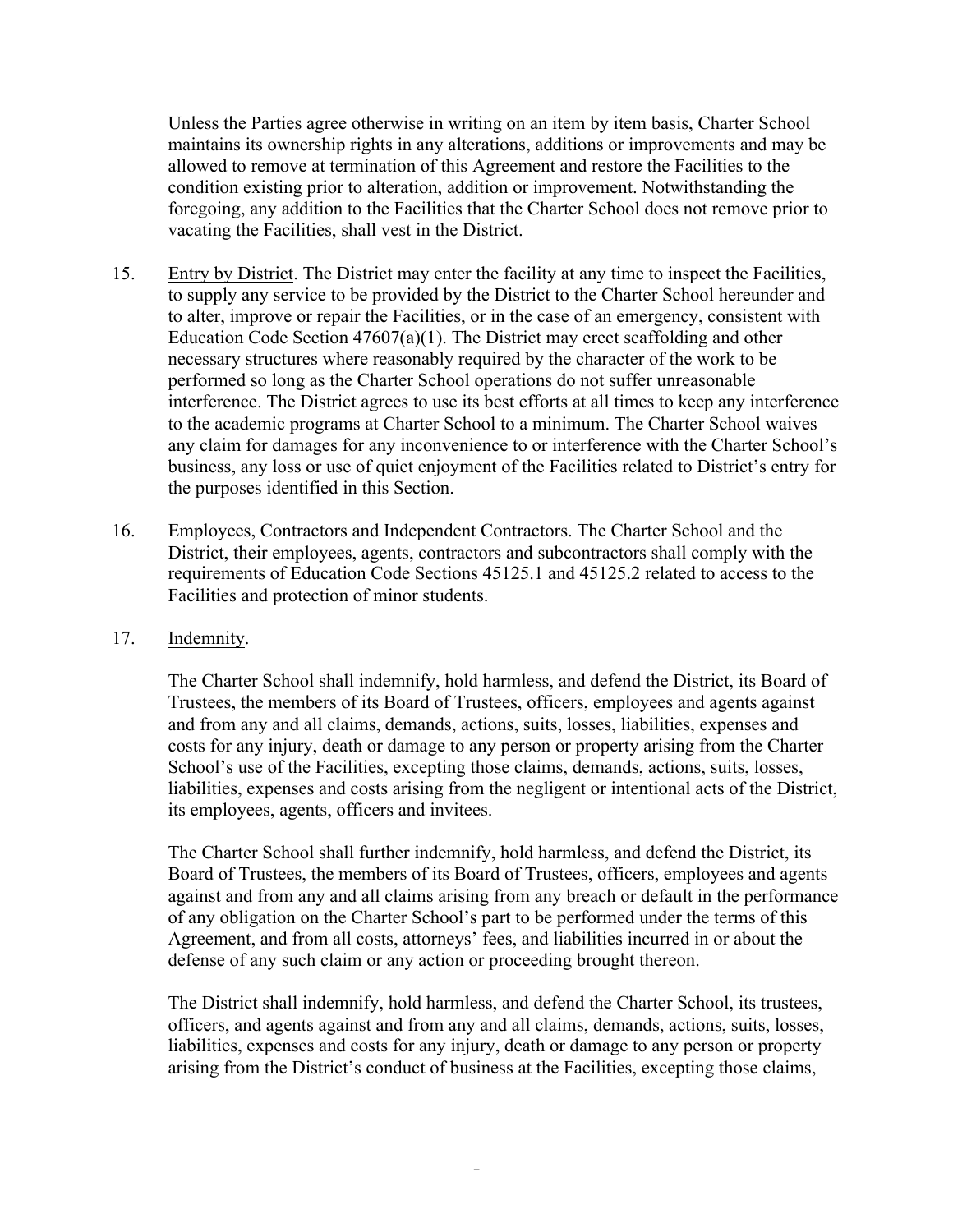demands, actions, suits, losses, liabilities, expenses and costs arising from the negligent or intentional acts of the Charter School, its employees, agents, officers and invitees.

The District shall further indemnify, hold harmless, and defend the Charter School against and from any and all claims arising from any breach or default in the performance of any obligation on the District's part to be performed under the terms of this Agreement, and from all costs, attorneys' fees, and liabilities incurred in or about the defense of any such claim or any action or proceeding brought thereon.

Upon becoming aware of any casualty or accident in or on the Facilities, each Party to this Agreement shall give prompt written notice thereof to the other Party.

In the event of a third party claim or potential claim covered by these provisions, the Parties agree to take all steps reasonable or necessary to cooperate in defending and protecting their joint interests, and in expediting all reasonable or necessary efforts to gain coverage for the Parties under any liability policy or indemnity agreement issued in favor of the Non-Profit, including indemnity rights or agreements existing in contracts between the Non-Profit and any third party (such as contract with a supplier of goods or services), and further including efforts to reduce defense costs (through joint representation whenever possible), expenses and potential liability exposures.

18. Insurance. The Charter School shall comply with insurance provisions contained within its charter and any Memoranda Of Understanding between the Parties.

#### 19. Damage to or Destruction of School Site.

(a) Cost. The cost of restoring the Facilities under this Section shall be borne by the Charter School if the cause of the casualty is the negligence or intentional act of the Charter School, its employees, agents, students or invitees. The cost of restoring the Facilities under this Section shall be borne by the District if the cause of the casualty is the negligence or intentional act of the District, its employees, agents, or invitees. The Parties shall tender the cost of restoring the Facilities to their respective insurance carriers if the casualty is caused by a third party.

(b) Partial Damage – Insured. If the Facilities are damaged by any casualty which is covered under fire and extended coverage insurance carried by District, then District may restore such damage provided insurance proceeds are available to pay eighty percent (80%) or more of the cost of restoration and provided such restoration can be completed within ninety (90) days after the commencement of the work in the opinion of a registered architect or engineer appointed by District. In such event this Agreement shall continue in full force and effect, except that Charter School shall be entitled to proportionate reduction of use payments while such restoration takes place, such proportionate reduction to be based upon the extent to which the restoration efforts interfere with Charter School's business in the Facilities. The District shall provide the Charter School alternative space in the District for any part of the Charter School program that is displaced by the partial damage and/or the repair work of the same. If the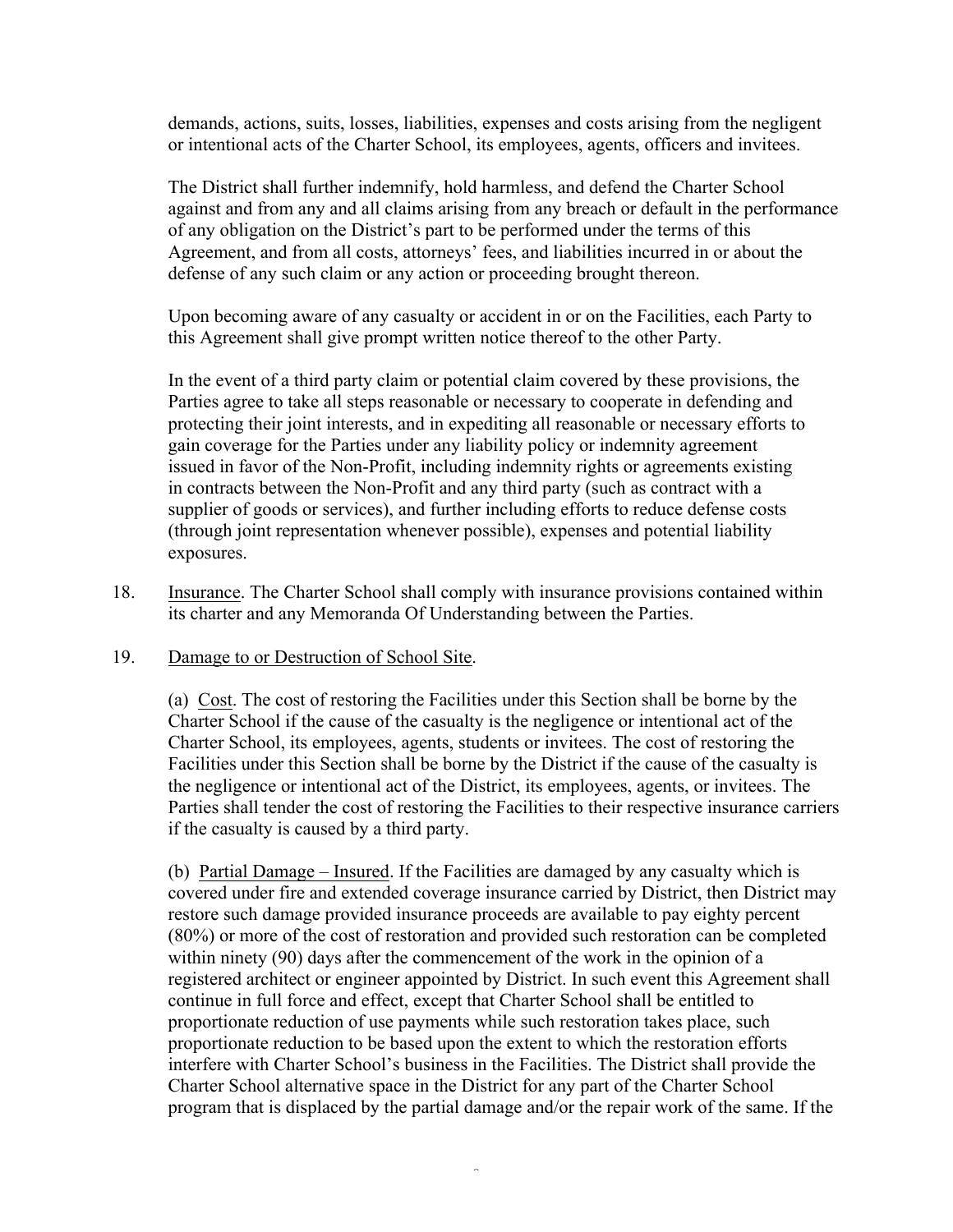Charter School secures alternative space then there shall be no diminution in the use payments during the period of the restoration.

(c) Total Destruction. If the Facilities are totally destroyed (defined as the destruction of more than fifty percent (50%) of the usable classroom space) or the Facilities cannot be restored as required herein under applicable laws and regulations, notwithstanding the availability of insurance proceeds, then this Agreement shall be terminated effective the date of the damage. Immediately upon the effective date of the damage, the District must provide a reasonably equivalent school facility to the Charter School as soon as reasonable so as to avoid any interruption in the educational program of the Charter School.

- 20. Liens. Charter School shall keep the Facilities free from any liens arising out of any work performed, materials furnished or obligations incurred by or on behalf of Charter School. Notwithstanding anything stated herein to the contrary, if Charter School fails to promptly release and remove any such lien, District, at its sole option, may immediately (but shall not be obligated to) take all action necessary to release and remove such lien, without any duty to investigate the validity thereof, and all sums, costs and expenses, including reasonable attorneys' fees and costs, incurred by District in connection with such lien shall be immediately due and payable by Charter School.
- 21. Holding Over. Charter School shall not remain in possession of the Facilities or any part thereof after the expiration of this Agreement or after termination thereof without the express written consent of District. Notwithstanding the foregoing, if the Charter School holds over, the Charter School shall pay the monthly Facilities Use Fee plus all other charges payable required by this Agreement. Any holdover by Charter School requires the Charter School to comply with all terms of this Agreement. A holdover by the Charter School shall not trigger any additional term. The District shall have the right to remove the Charter School at any time after the expiration of the Term or termination of this Agreement.
- 22. Assignment and Subletting. The Charter School may not assign its rights under this Agreement or sublet any portion of the Facilities without the prior written consent of the District.
- 23. Rules, Regulations and Law. The Charter School and the Charter School's agents, employees, students, visitors and invitees shall observe and comply fully and faithfully with all reasonable and nondiscriminatory policies, rules, and regulations adopted by the District for the care, protection, cleanliness, and operation of the Facilities, and the Facilities' furnishings and equipment, and shall comply with all applicable laws.
- 24. Smoking. Smoking or the consumption of alcohol in any form shall not be allowed in or on District property and Facilities, including but not limited to all courtyards, walkways, and parking areas.
- 25. Default by Charter School. The occurrence of any one or more of the following events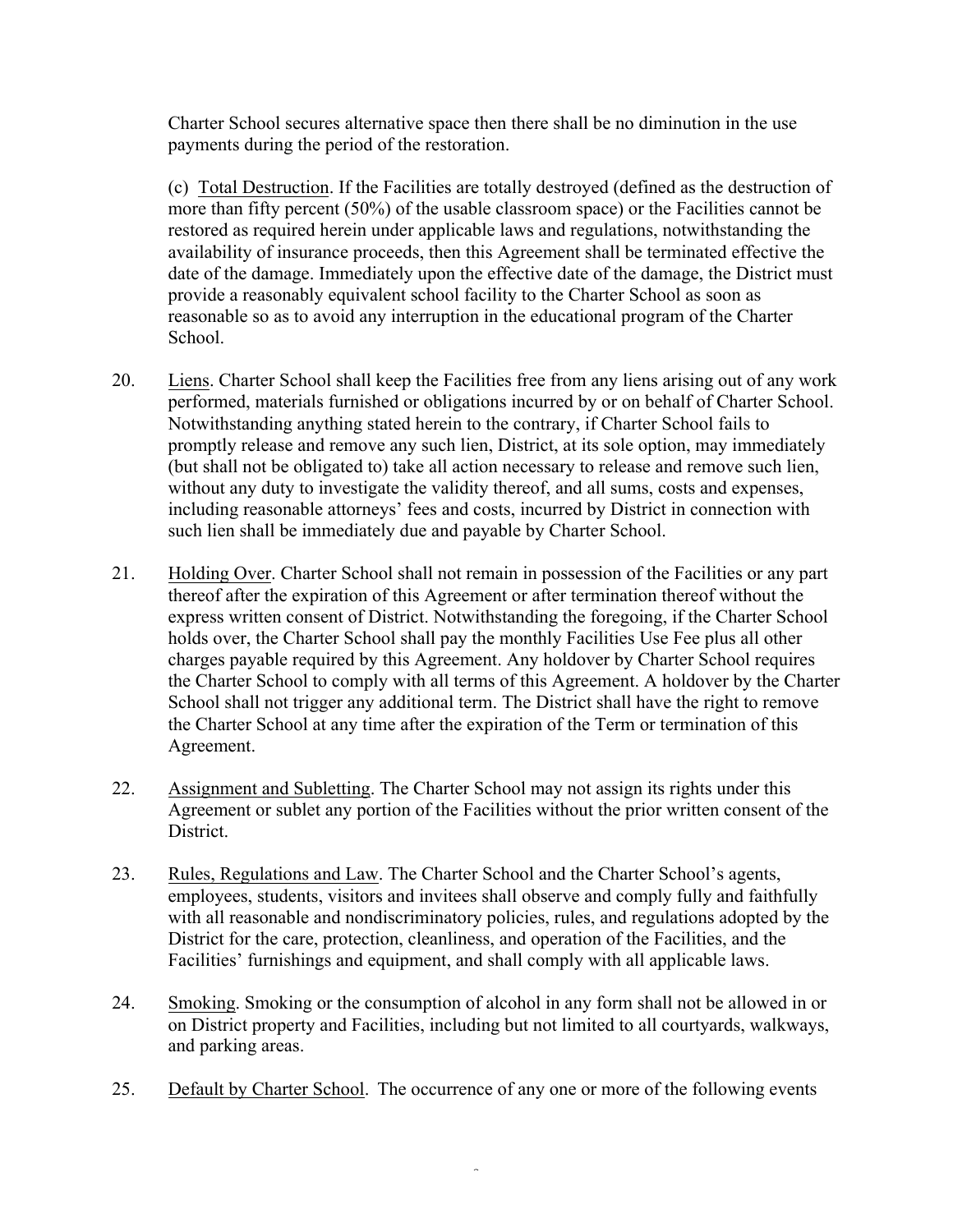shall constitute a default and material breach of this Agreement by Charter School:

(a) The failure by Charter School to utilize the Facilities for the sole purpose of operating a charter school.

(b) The failure by Charter School to make timely payments required under this Agreement.

(c) The failure by Charter School to observe or perform any of the express covenants, conditions or provisions of this Agreement.

(d) The revocation or non-renewal of the Charter School's charter. Notwithstanding the foregoing, this Agreement shall not be terminated pursuant to this provision provided that the Charter School continues to operate in accordance with the terms of this Agreement and is diligently pursuing a statutory appeal of the revocation or nonrenewal of its charter.

(e) The failure by Charter School to maintain ADA of eighty (80) or more in-District students as the term "in-District students" is defined in Proposition 39.

In the event of any material default or breach by Charter School, District may, but shall not be obligated to, terminate this Agreement and Charter School's right to possession of the Facilities upon thirty (30) days written notice thereof to the Charter School if the default is not cured within the thirty (30) day period. If the nature of the default is such that the same cannot reasonably be cured within said thirty (30) day period, the Charter School shall not be in default if Charter School shall within such thirty (30) day period commence such cure and thereafter, diligently prosecute the same to completion. In no event shall such period to cure exceed sixty (60) days. Upon termination, District shall retain the right to recover from Charter School, without limitation, any amounts due under this Agreement or applicable law. Unpaid Facilities Use Fees shall bear interest from the date due at the maximum legal rate. In the event of termination by the District by reason of Charter School's default or breach of this Agreement, the District shall not be obligated to provide facilities to Charter School pursuant to Proposition 39 for the remainder of that school year.

- 26. Default by District. District shall be in default of this Agreement if District fails to perform any material obligation required by this Agreement. In the event of any default by District, Charter School may terminate this Agreement upon thirty (30) days written notice thereof to the District if the District has failed to cure the default within thirty (30) days, unless the nature of the default is such that the same cannot reasonably be cured within said thirty (30) day period, in which event District shall not be in default (and Charter School may not terminate this Agreement) if District commences to cure such default within such thirty (30) day period and thereafter, diligently prosecutes the same to completion.
- 27. Miscellaneous.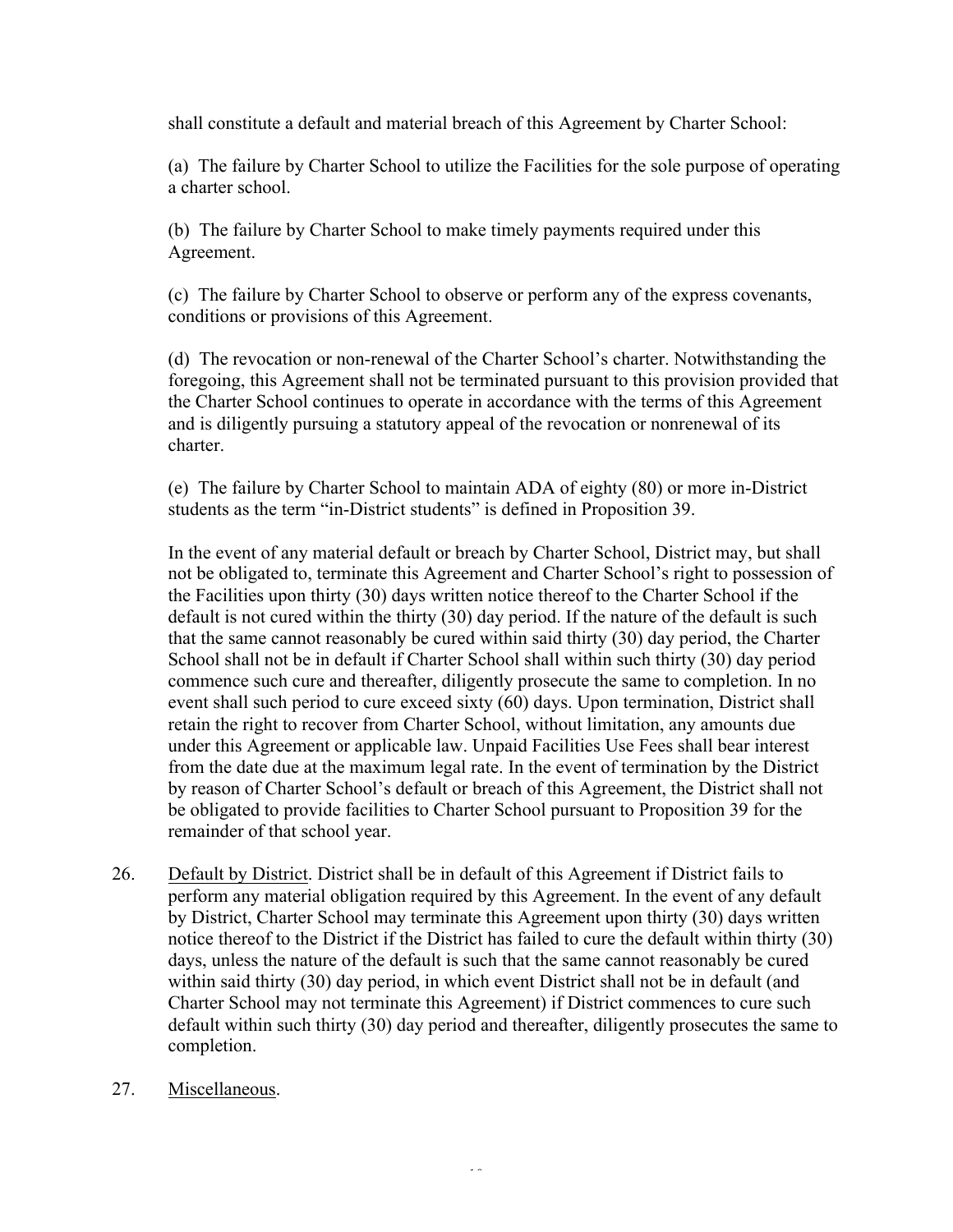(a) Waiver. The waiver by either Party of any term, covenant or condition herein contained shall not be deemed to be a waiver of such term, covenant or condition or any subsequent breach of the same or any other term, covenant or condition herein contained. The subsequent acceptance of any charge hereunder by District or payment of any charge by Charter School shall not be deemed to be a waiver of any preceding default by Charter School or District of any term, covenant or condition of this Agreement, other than the failure of the Charter School to pay the particular charge so accepted, regardless of District's knowledge of such preceding default at the time of the acceptance of such charge.

(b) Marginal Headings. The marginal headings and article titles to the articles of this Agreement are not a part of the Agreement and shall have no effect upon the construction or interpretation of any part hereof.

(c) Successors and Assigns. The covenants and conditions herein contained, subject to the provisions as to assignment, apply and bind the heirs, successors, executors, administrators and assigns of the Parties hereto.

(d) Amendment. No provision of this Agreement may be amended or modified except by an agreement in writing signed by the Parties hereto.

(e) Construction. Each of the Parties acknowledges and agrees that this Agreement is to be construed as a whole according to its fair meaning and not in favor of nor against any of the Parties as draftsman or otherwise.

(f) Venue. Any action or proceeding by any Party to enforce the terms of this Agreement shall be brought solely in the Superior Court of the State of California for the County of Sacramento.

(g) Applicable Law. This Agreement shall be governed by and interpreted under the laws of the State of California applicable to instruments, persons, transactions and subject matter that have legal contacts and relationships exclusively within the State of California.

(h) Severability. If any provision or any part of this Agreement is for any reason held to be invalid, unenforceable or contrary to public policy, law, or statute and/or ordinance, the remainder of this Agreement shall not be affected thereby and shall remain valid and fully enforceable.

(i) Prevailing Authority. In the event of a conflict between the law and the terms of this Agreement, the law shall prevail, and any such conflicting terms shall be severed from this Agreement and nullified. In the event of a conflict between the terms of the charter and the terms of this Agreement, the terms of this Agreement shall prevail and shall be deemed an amendment to the charter, replacing any conflicting terms therein. In the event of a conflict between the terms of the charter and any other agreement between the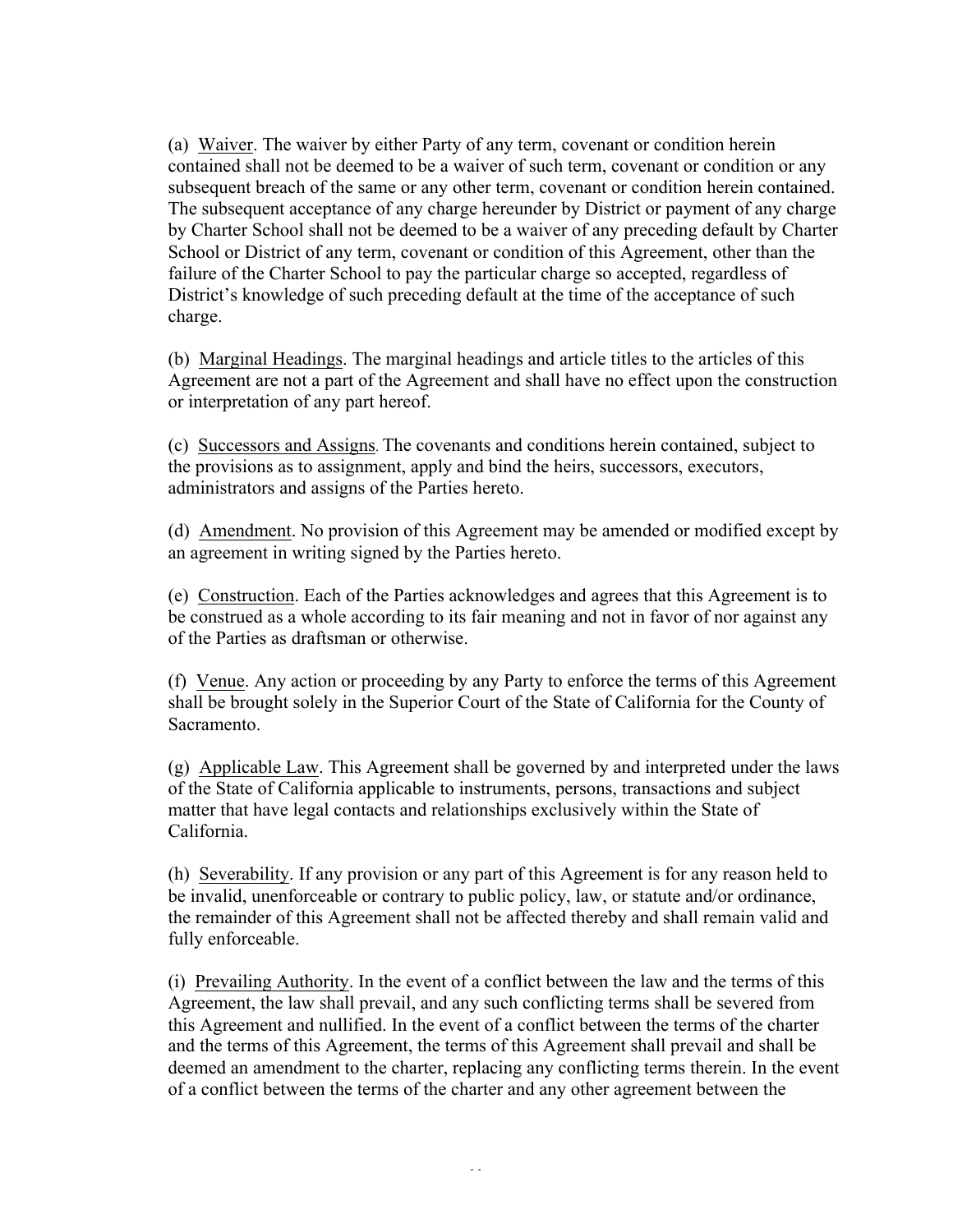Charter School and the District, the terms of this Agreement shall prevail and shall be deemed an amendment to any other such agreement, replacing any conflicting terms therein.

(j) No Admission. Except as expressly agreed herein, nothing contained herein shall constitute an admission of fact or law.

(k) Binding Obligation. If and to the extent that the Charter School is a separate legal entity from the District, the Charter School expressly agrees that this Agreement is a binding obligation on the Charter School and the District agrees that this Agreement is a binding obligation on the District.

(l) Prior Agreements. This Agreement contains all of the agreements of the Parties hereto with respect to any matter covered or mentioned in this Agreement, and no prior agreements or understanding pertaining to any such matters shall be effective for any purpose.

(m) Subject to Approval by Governing Board. This Agreement shall become effective upon ratification by the District's Governing Board.

(n) Notices. All notices and demands that may be or are to be required or permitted to be given by either Party to the other hereunder shall be in writing. All notices and demands by the District to Non-Profit or Charter School shall be sent by United States Mail, postage prepaid, addressed to Non-Profit or Charter School at the address set forth below. All notices and demands by the Charter School to the District shall be sent by United States Mail, postage prepaid, addressed to the District at the address set forth below.

To District:

Sacramento City Unified School District Attn: Teresa Cummings, Chief Accountability Officer 5735.47<sup>th</sup> Ave Sacramento, CA 95824 Facsimile: 916-399-2020

To Non-Profit or Charter School:

Attn: Dennis Mah, Superintendent Lisbon Elementary School 7555 South Land Park Drive Sacramento, CA 95831 Facsimile: 916-691-9088

(o) Execution in Counterparts. This Agreement may be executed in counterparts, each of which shall constitute an original of the Agreement. Signatures transmitted via facsimile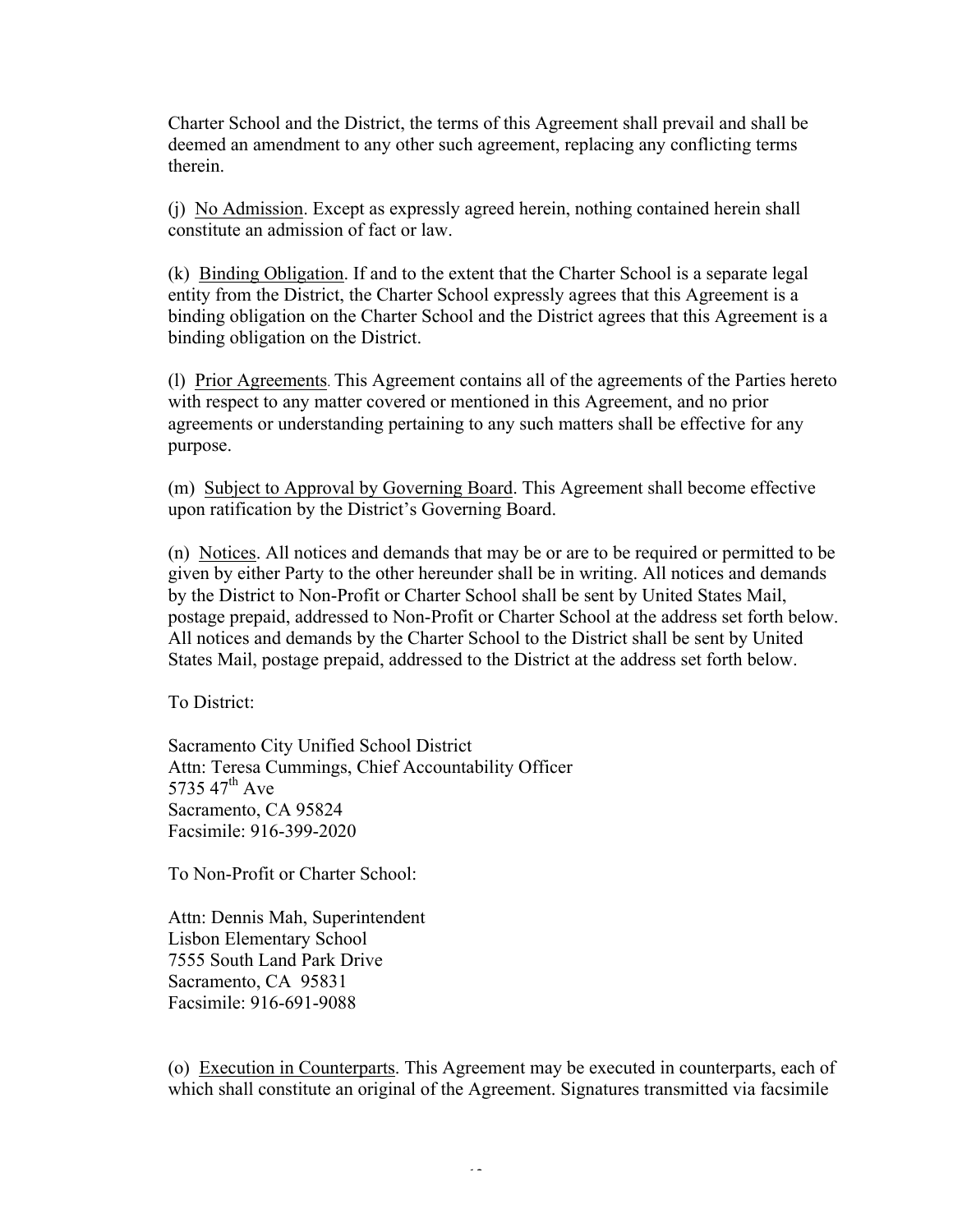or portable document format ("pdf") to other Parties to this Agreement shall be deemed equivalent to original signatures on counterparts.

(p) Warranty of Authority. Each of the persons signing this Agreement represents and warrants that such person has been duly authorized to sign this Agreement on behalf of the Party indicated, and each of the Parties by signing this Agreement warrants and represents that such Party is legally authorized and entitled to enter into this Agreement.

Non-Profit and Charter School District

By: \_\_\_\_\_\_\_\_\_\_\_\_\_\_\_\_\_\_\_\_\_\_\_\_\_\_\_\_\_\_\_ By: \_\_\_\_\_\_\_\_\_\_\_\_\_\_\_\_\_\_\_\_\_\_\_\_\_\_ Dennis Mah **Dennis Mah** Jonathan P. Raymond, Superintendent Superintendent

Date: \_\_\_\_\_\_\_\_\_\_\_\_\_\_\_\_\_\_\_\_\_\_\_\_\_\_\_\_\_ Date: \_\_\_\_\_\_\_\_\_\_\_\_\_\_\_\_\_\_\_\_\_\_\_\_

Approved and ratified this day of  $\qquad \qquad$ , 2013, by the Board of Education of the Sacramento City Unified School District by the following vote:

AYES:

NOES:

Abstentions:

 $\mathcal{L}_\text{max}$ Secretary to the Board of Education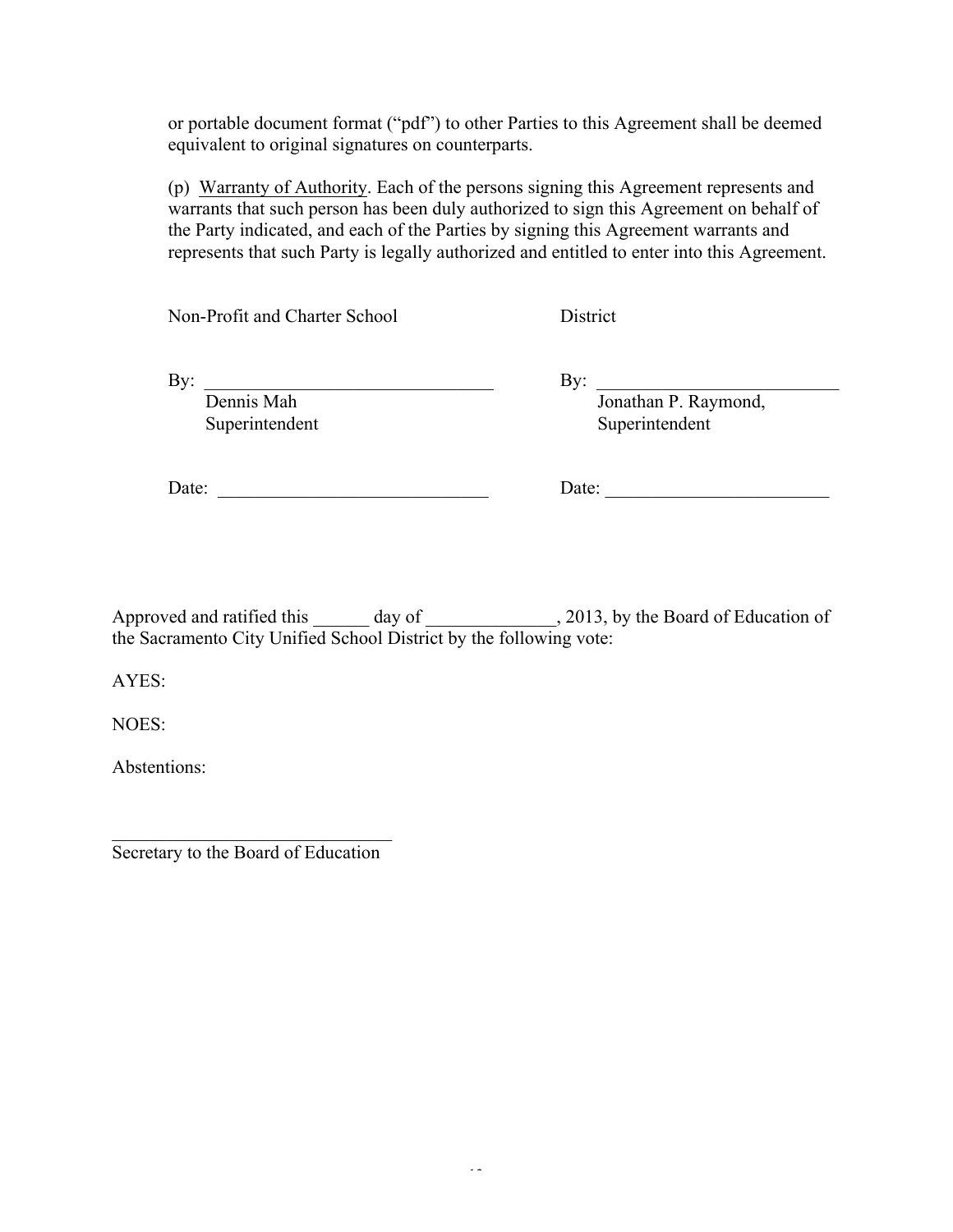# EXHIBIT A- Facilities

Facilities to be provided: Except as otherwise provided herein, Charter School will have use of the entire site, except for the following classrooms 14, 28, 29, 30.

However, the Pre-K play area is east of Room 14 and north of rooms 2 and 3, shall be shared with the Child Development Center that is also operated at the site. A Charter School designee shall meet and confer with Child Development Center in order to determine a schedule for shared use of the pre-K play area.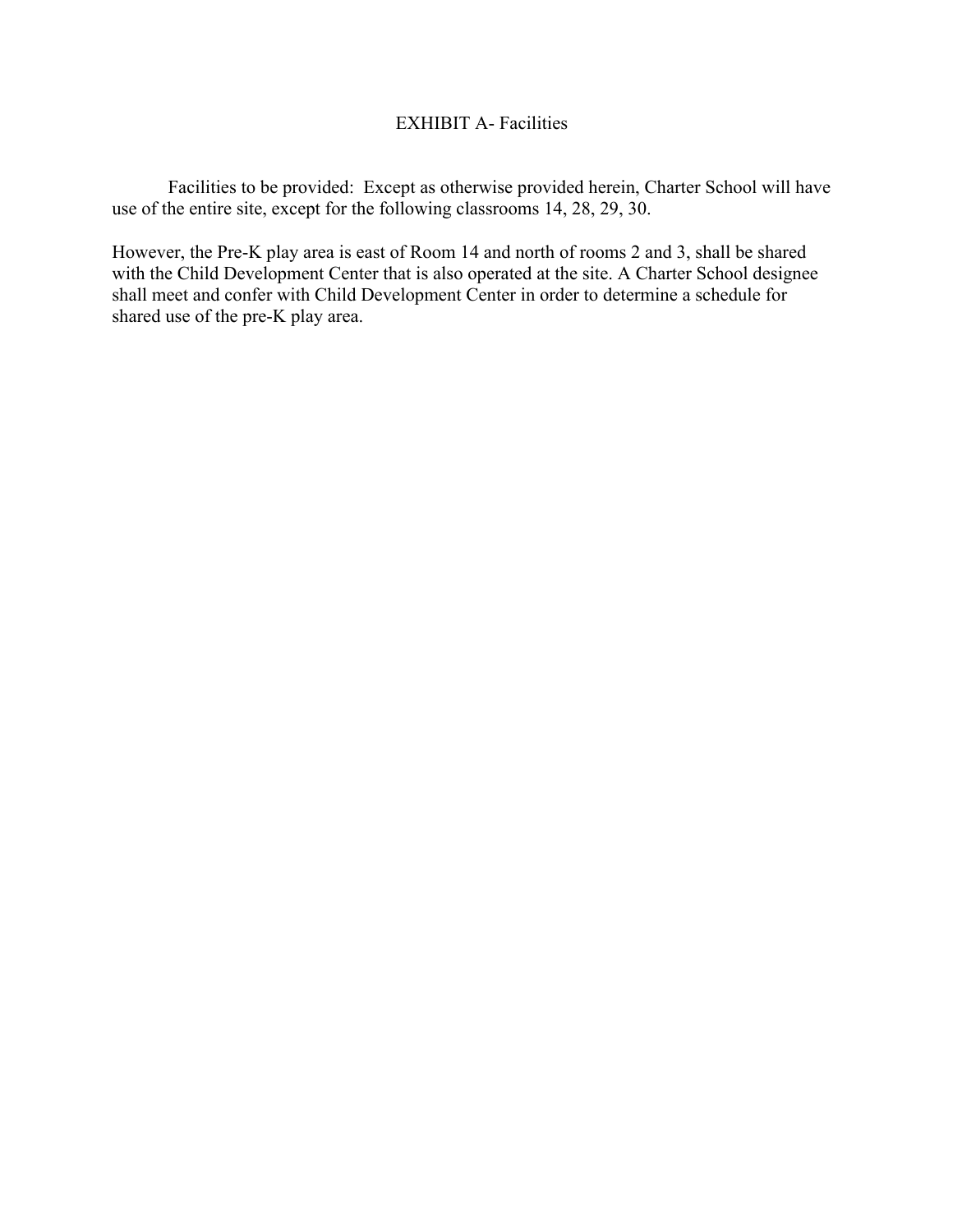#### EXHIBIT B



DECEMBER 2003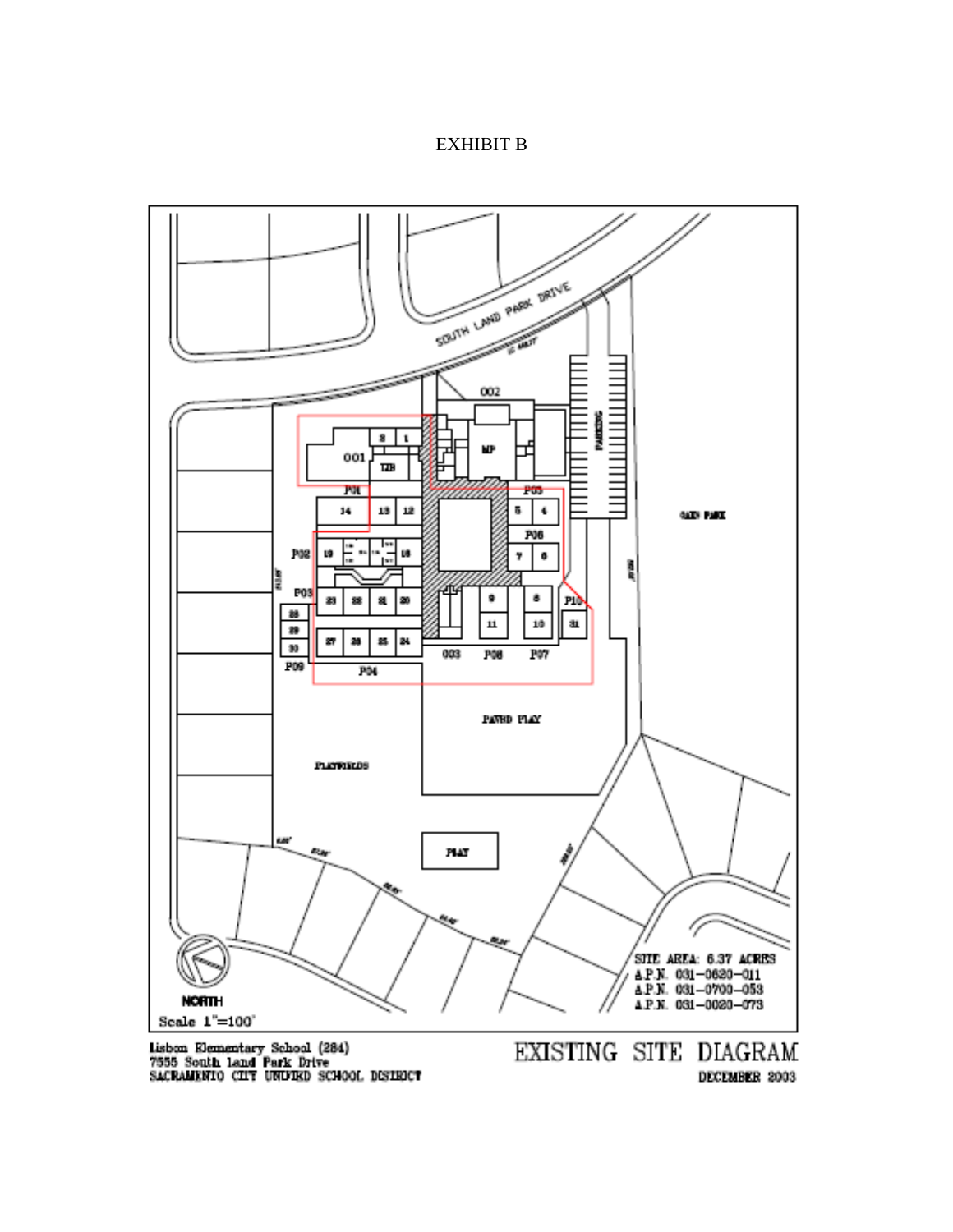# EXHIBIT C

For the 2013-2014 school year, Charter School shall pay District an initial estimate Facilities Use Fee of Ninety One Thousand Nine Hundred Ten and Seventy Cents (\$91,910.70), based on a pro rata facilities cost estimate of Two Dollars and Ten Cents (\$2.10) per square foot for the use of approximately Forty-Three Thousand Seven Hundred Sixty Seven (43,767) square feet of the Facilities during that time. The initial estimate Facilities Use Fee shall be paid out in equal installments of Seven Thousand Six Hundred Fifty Nine Dollars and Twenty Three Cents (\$7,659.23) each month throughout the fiscal year. Beginning on July 1, 2013, payments shall be payable on or in advance on the first day of each month ("Due Date"), without deduction, offset, prior notice or demand, in lawful money of the United States.

The District will re-calculate and adjust these fees annually for the remaining fiscal years for the Term of this Agreement.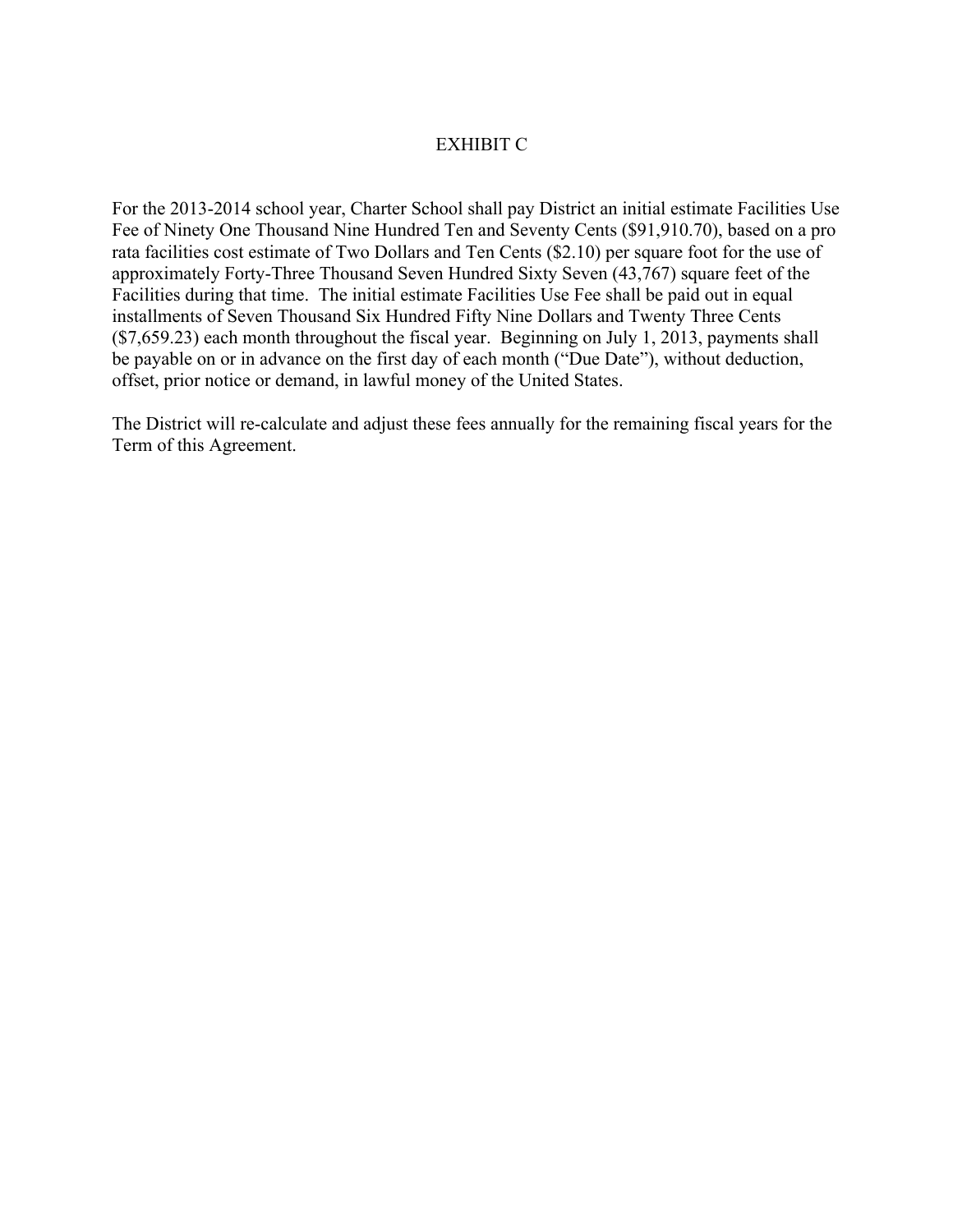School Name: Lisbon Elementary School

School Code: 284

Site Area: 6.37Acres

Year Built: 1988

A.P.N. 031-0020-073, 031-0620-011 & 031-0700-053

Address: 7555 South Land Park Dr., Sacramento, CA 95831

| <b>District</b><br>Only<br>Shared |
|-----------------------------------|
|                                   |
|                                   |
|                                   |
|                                   |
| 115                               |
| 44                                |
| 44                                |
|                                   |
|                                   |
|                                   |
|                                   |
|                                   |
|                                   |
|                                   |
|                                   |
|                                   |
|                                   |
| 1,089                             |
|                                   |
|                                   |

| <b>Bldg. 002</b> |              |                 | 1988 | 49739 |       |
|------------------|--------------|-----------------|------|-------|-------|
|                  |              |                 |      |       |       |
| K001             | Kitchen      | 548             |      |       | 548   |
| S002             | Pantry       | 126             |      |       | 126   |
| S003             | Storage      | 569             |      |       |       |
|                  | Refrig. Room | 50 <sub>2</sub> |      |       | 50    |
|                  | Mechanical   | 12              |      |       | 12    |
| U001             | Multi-Use    | 3,530           |      |       | 3,530 |
| ZS00             | Platform     | 673             |      |       | 673   |
|                  | Stairway     | 58              |      |       | 58    |
|                  | Stairway     | 24              |      |       | 24    |
|                  | Unspecified  | 3,205           |      |       | 3,205 |



BUILDING AREA TOTAL 8,795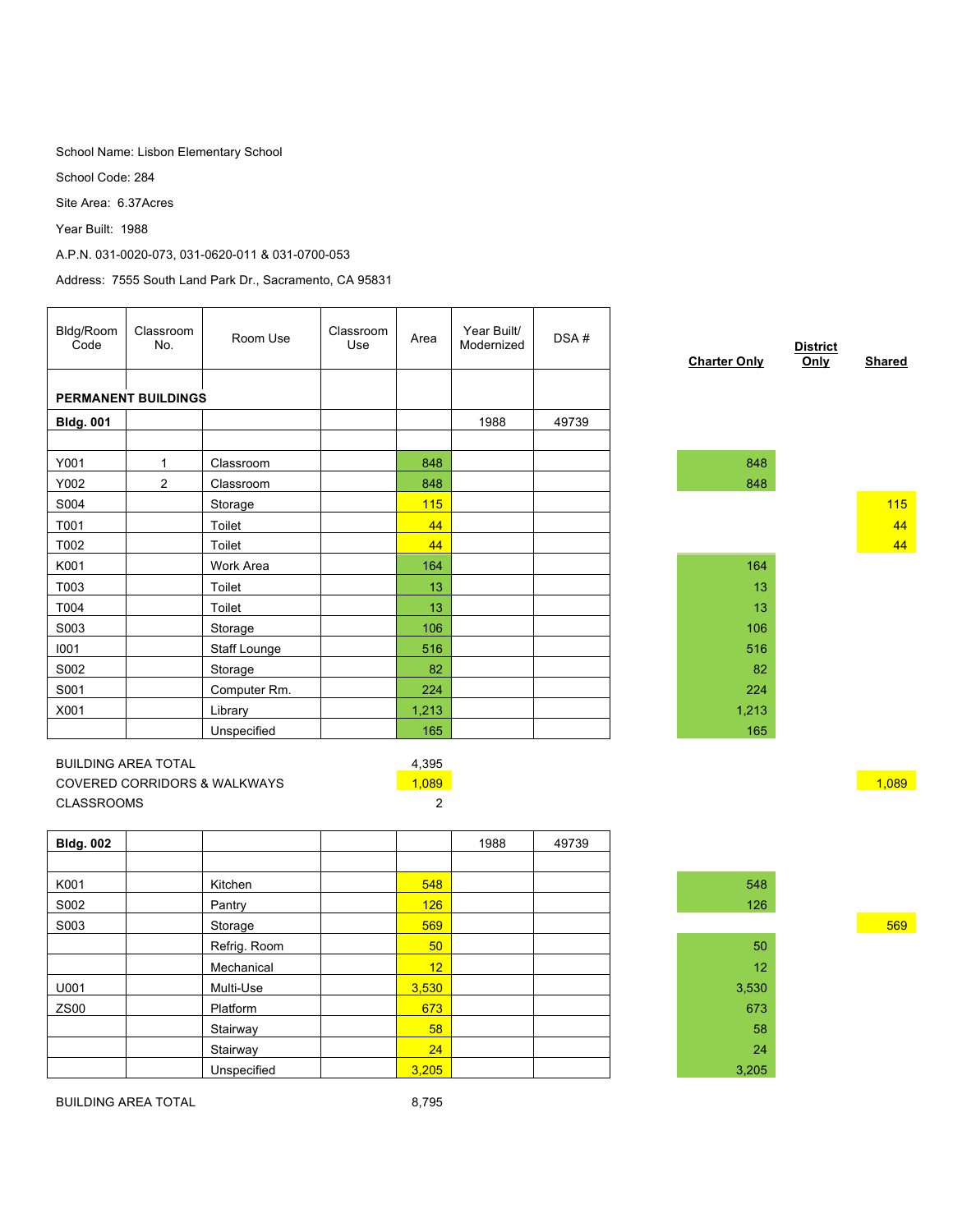## COVERED CORRIDORS & WALKWAYS **3,616** 3,616 3,616 3,616 3,616 3,616 3,616 3,616 3,616 3,616 3,616 3,616 3,616 3,616 CLASSROOMS 0

| <b>Bldg. 003</b> |                |     | 1988 | 49739 |  |
|------------------|----------------|-----|------|-------|--|
|                  |                |     |      |       |  |
| S001             | Storage        | 300 |      |       |  |
| T001             | Toilet (Girls) | 460 |      |       |  |
| T002             | Toilet (Boys)  | 460 |      |       |  |
| T003             | Toilet (Men)   | 45  |      |       |  |
| J <sub>001</sub> | Custodian      | 25  |      |       |  |
|                  | Chase          | 36  |      |       |  |
| T004             | Toilet (Women) | 45  |      |       |  |
|                  | Unspecified    | 129 |      |       |  |

| 300 |
|-----|
| 460 |
| 460 |
| 45  |
| 25  |
| 36  |
| 45  |
| 129 |

| BUILDING AREA TOTAL          | .500  |       |
|------------------------------|-------|-------|
| COVERED CORRIDORS & WALKWAYS | 3.220 | 3.220 |
| CLASSROOMS                   |       |       |

#### **PORTABLE BUILDINGS**

| P05             | 4              | Classroom         | 960  | 1988 | 49739     |              | 960    |       |       |
|-----------------|----------------|-------------------|------|------|-----------|--------------|--------|-------|-------|
| P05             | 5              | Classroom         | 960  | 1988 | 49739     |              | 960    |       |       |
| P06             | 6              | Classroom         | 960  | 1988 | 49739     |              | 960    |       |       |
| P06             | $\overline{7}$ | Classroom         | 960  | 1988 | 49739     |              | 960    |       |       |
| P07             | 8              | Classroom         | 960  | 1988 | 49739     |              | 960    |       |       |
| P08             | 9              | Classroom         | 960  | 1988 | 49739     |              | 960    |       |       |
| P07             | 10             | Classroom         | 960  | 1988 | 49739     |              | 960    |       |       |
| P08             | 11             | Classroom         | 960  | 1988 | 49739     |              | 960    |       |       |
| P01             | 12             | Classroom         | 960  | 1988 | 49739     |              | 960    |       |       |
| P01             | 13             | Classroom         | 960  | 1988 | 49739     |              | 960    |       |       |
| P02             | 16             | Classroom         | 960  | 1988 | 49739     |              | 960    |       |       |
| P02             | 19             | Classroom         | 960  | 1988 | 49739     |              | 960    |       |       |
| P03             | 20             | Classroom         | 960  | 1988 | 49739     |              | 960    |       |       |
| P03             | 21             | Classroom         | 960  | 1988 | 49739     |              | 960    |       |       |
| P03             | 22             | Classroom         | 960  | 1988 | 49739     |              | 960    |       |       |
| P03             | 23             | Classroom         | 960  | 1988 | 49739     |              | 960    |       |       |
| P04             | 24             | Classroom         | 960  | 1988 | 49739     |              | 960    |       |       |
| P04             | 25             | Classroom         | 960  | 1988 | 49739     |              | 960    |       |       |
| P04             | 26             | Classroom         | 960  | 1988 | 49739     |              | 960    |       |       |
| P04             | 27             | Classroom         | 960  | 1988 | 49739     |              | 960    |       |       |
| P09             | 28, 29, 30     | Classroom         | 1920 | 1997 | 67170     |              |        | 1920  |       |
| P <sub>10</sub> | 31             | Classroom         | 960  | 2000 | 02-102084 |              | 960    |       |       |
| P01             | 14             | Children's Center | 1920 | 1988 | 49739     |              |        | 1920  |       |
| P02             | 17             | Work/Study Room   | 960  | 1988 | 49739     |              | 960    |       |       |
| P02             | 18             | Work/Study Room   | 960  | 1988 | 49739     |              | 960    |       |       |
|                 |                |                   |      |      |           | <b>TOTAL</b> | 35,998 | 3,840 | 8,697 |
|                 |                |                   |      |      |           |              |        |       |       |

| <b>Portable Building Area</b>                    | 25.920 |
|--------------------------------------------------|--------|
| <b>Portable Covered Corridors &amp; Walkwavs</b> |        |
| <b>Portable Classrooms</b>                       |        |

**Total Exclusive District Space 1988 1988 1988 1988 1988 1988 1988 1988 1988 1988 1989 1988 1989 1988 1989 1989 1989 1989 1989 1989 1989 1989 1989 1989 1989 1989 1989**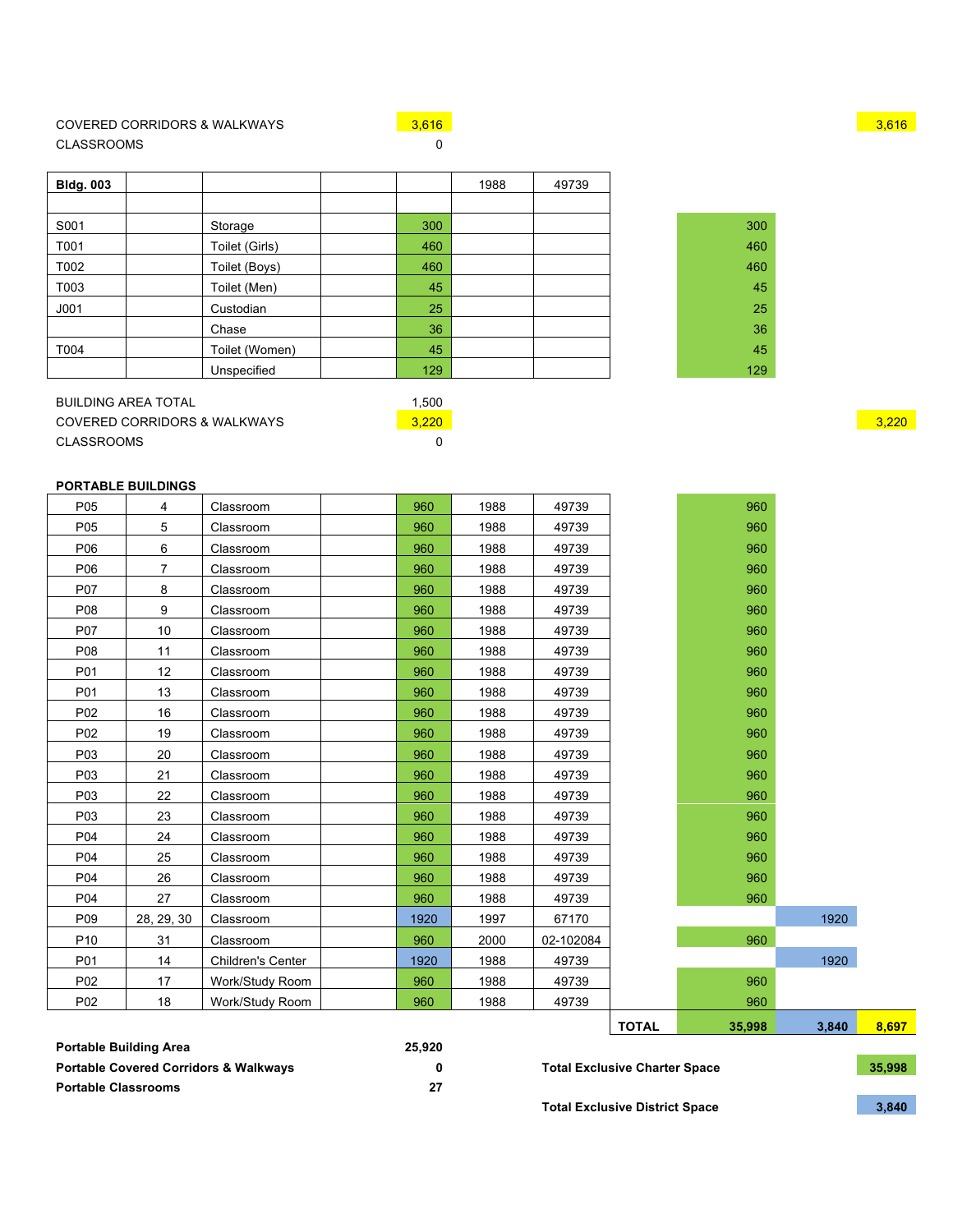| <b>Permanent Building Area</b> | 14.690         |                                           |        |
|--------------------------------|----------------|-------------------------------------------|--------|
| <b>Covered Walkways</b>        | 7,925          | <b>Total Shared Space</b>                 | 8.697  |
| <b>Permanent Classrooms</b>    | $\overline{2}$ |                                           |        |
|                                |                | <b>Ratio of Charter to District Space</b> | 0.8933 |
| <b>Total Site Area</b>         | 40.610         |                                           |        |
| <b>Total Covered Walkways</b>  | 7.925          | <b>Shared Space Allocated to Charter</b>  | 7,769  |
| <b>Grand Total</b>             | 48.535         |                                           |        |

| <b>Total Shared Space</b>                                               | 8,697  |
|-------------------------------------------------------------------------|--------|
| <b>Ratio of Charter to District Space</b>                               | 0.8933 |
| <b>Shared Space Allocated to Charter</b>                                | 7,769  |
| <b>Total Square Feet to be reflected</b><br>in Facilities Use Agreement |        |
| <b>Space Exclusively for Charter</b>                                    | 35,998 |
| <b>Shared Space</b>                                                     | 7,769  |
| Total                                                                   | 43.767 |